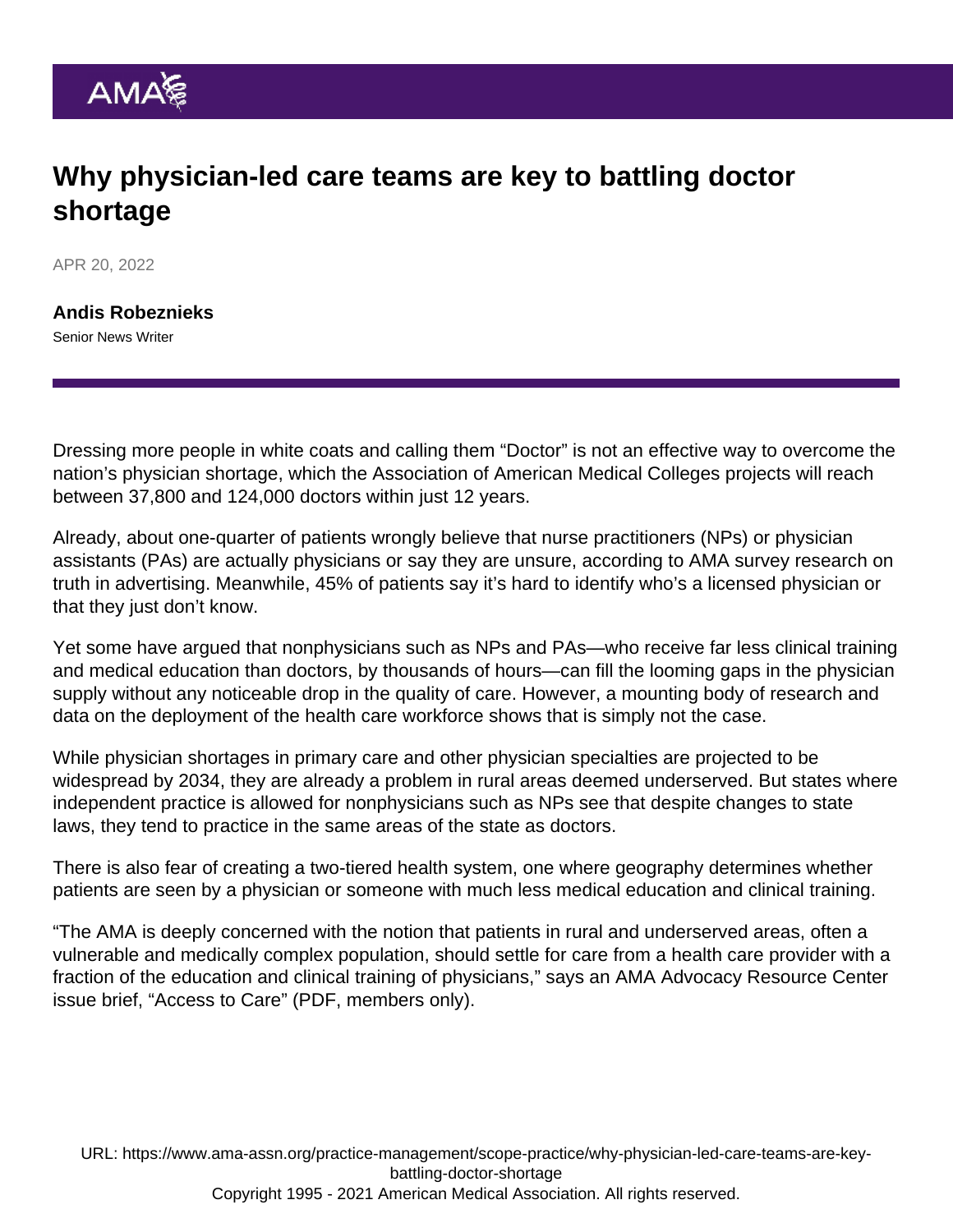"All patients, regardless of ZIP code, deserve care led by a physician," the brief adds, noting that "physician-led care is equitable care."

# Where health professionals go

The evidence shows that allowing nonphysicians to practice without physician involvement will not expand access to care in rural and underserved areas. States that allow NPs to practice without physician supervision or collaboration does not guarantee more access to care in rural and underserved areas.

Research using the AMA GEOMAP Series and [AMA Health Workforce Mapper](https://www.ama-assn.org/about/research/health-workforce-mapper) has shown this to be true. The AMA Advocacy Resource Center's "Access to Care" issue brief shows that the size of the NP workforces in Wyoming and Oregon haven't grown significantly despite both states allowing independent practice. Also, in Oregon, NPs have not moved into the state's rural eastern half, and they continue to practice in the same more heavily populated western areas as physicians.

The AMA Health Workforce Mapper is a free, customizable, interactive tool that illustrates the geographic distribution of the health care workforce. It gives you the data needed to help ensure our country's patients have access to quality health care. Whether looking at state, county or metropolitan area data, users can filter physicians and nonphysician health professionals by specialty and employment setting.

Rather than allowing independent practice, policymakers should pursue these proven methods to attract physicians to shortage areas:

- Expand GME slots.
- Offer loan forgiveness for practicing in shortage areas
- Initiate programs that encourage students from shortage areas to pursue medical careers.
- Expand the use of [telehealth](https://www.ama-assn.org/topics/telehealth).

The AMA supports [the bipartisan Resident Physician Shortage Reduction Act of 2021](https://searchlf.ama-assn.org/letter/documentDownload?uri=/unstructured/binary/letter/LETTERS/2021-3-24-House-GMAC-Sign-on-Resident-Physician-Shortage-Reduction-Act-of-2021-FINAL.pdf) (S. 834/H.R. 2256) that would gradually provide 14,000 new Medicare-supported GME positions. The AMA's [SaveGME.org](https://savegme.org/) website explains in greater detail how funding for GME helps ensure resident physicians learn to provide the care that's needed when it is needed.

# Telehealth as physician extender

URL: [https://www.ama-assn.org/practice-management/scope-practice/why-physician-led-care-teams-are-key](https://www.ama-assn.org/practice-management/scope-practice/why-physician-led-care-teams-are-key-battling-doctor-shortage)[battling-doctor-shortage](https://www.ama-assn.org/practice-management/scope-practice/why-physician-led-care-teams-are-key-battling-doctor-shortage)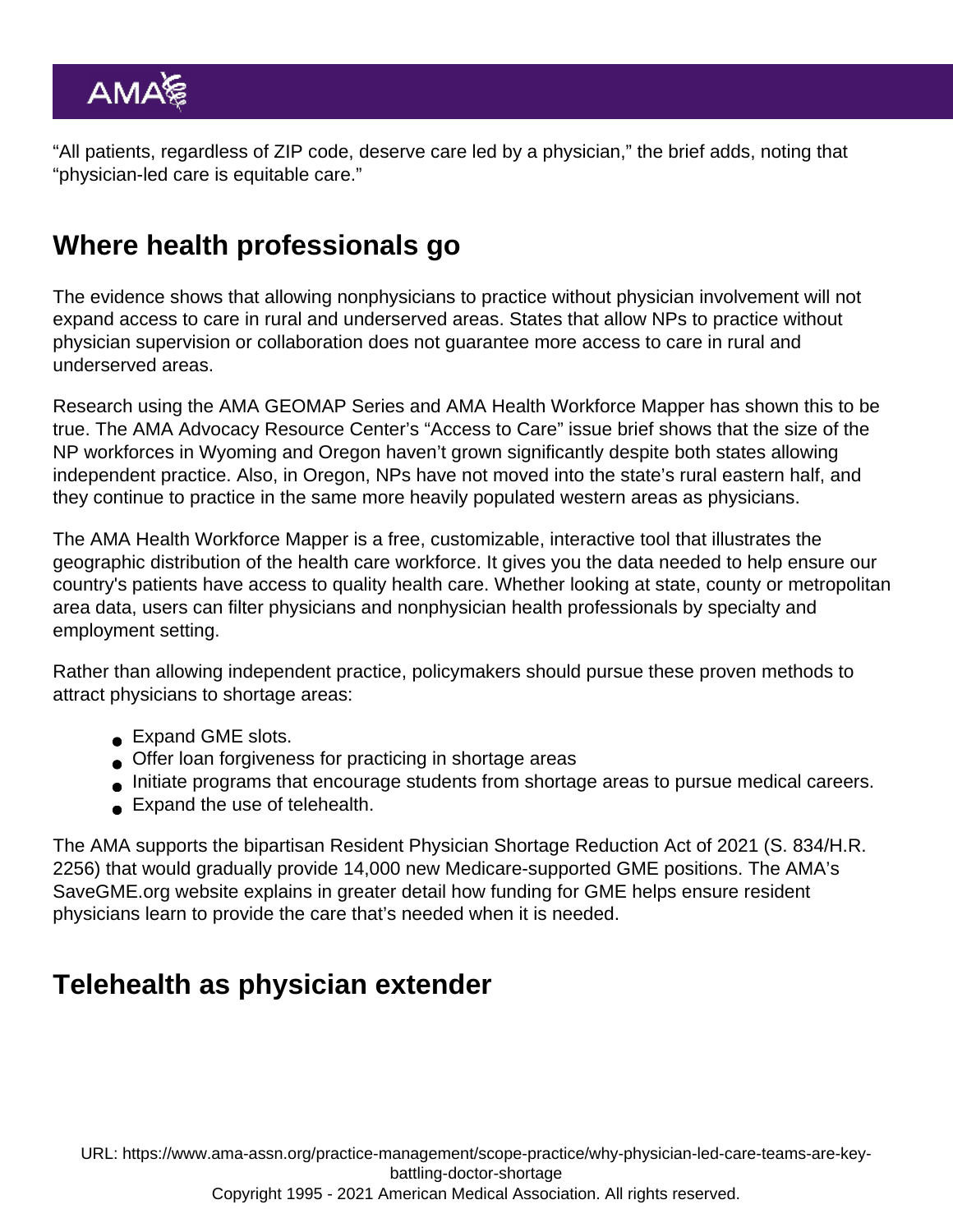Christine Bishof, MD, said using teleneurology and telenephrology services has worked out well at the two Central Illinois facilities where she practices emergency medicine: OSF Heart of Mary Medical Center in Urbana, and OSF Sacred Heart Medical Center in Danville.

"It's really been fantastic," said Dr. Bishof, an AMA member and speaker of the Illinois State Medical **Society** 

"It has really improved our ability to manage patients who need those consultive services," she added. "It's as easy as rolling the robot in the room and the specialists log on, do their assessments, and they're able to give us feedback in real time. I think it's very viable."

Dr. Bishof, who serves on the [AMA Scope of Practice Partnership](https://www.ama-assn.org/topics/scope-practice-partnership) steering committee, said that granting independent practice to NPs and PAs "is definitely not the answer" to the projected physician shortage problem.

There is no comparison to the amount of time doctors spend in training, she explained, and added that the clinical training that NPs and PAs do receive is "highly unregulated," which leads to critical gaps in their medical knowledge.

"For them to say that they're able to have a whole panel of patients and operate independently without the support and guidance of a physician is just not going to be quality care—they just don't know what they don't know," Dr. Bishof said. "So working collaboratively or in a supervisory agreement where you, a nurse practitioner, are doing intakes or follow-ups—that's a reasonable way to utilize their training."

The valuable work performed by physician residents should be recognized, said Dr. Bishof. She pointed to the example of the University of New Mexico School of Medicine where, after its neurosurgery residency program was shut down, the institution hired 23 nonphysicians to do the work previously done by just eight residents.

NPs and PAs order more tests and make more referrals to specialists than primary care physicians, Dr. Bishof said, leading to an overuse of resources that has no benefit to patients.

"I don't think it's panning out that nurse practitioners and PAs are actually saving money," she said. "I've seen it, personally, where they're making consultations to multiple different specialists and, when the patients see the specialist, they're like: This is something that a family medicine physician could have managed on their own."

Patients deserve care led by physicians—the most highly educated, trained and skilled health care professionals. Through research, advocacy and education, the [AMA defends the practice of medicine](https://www.ama-assn.org/practice-management/scope-practice/ama-successfully-fights-scope-practice-expansions-threaten) [against scope-of-practice expansions](https://www.ama-assn.org/practice-management/scope-practice/ama-successfully-fights-scope-practice-expansions-threaten) that threaten patient safety.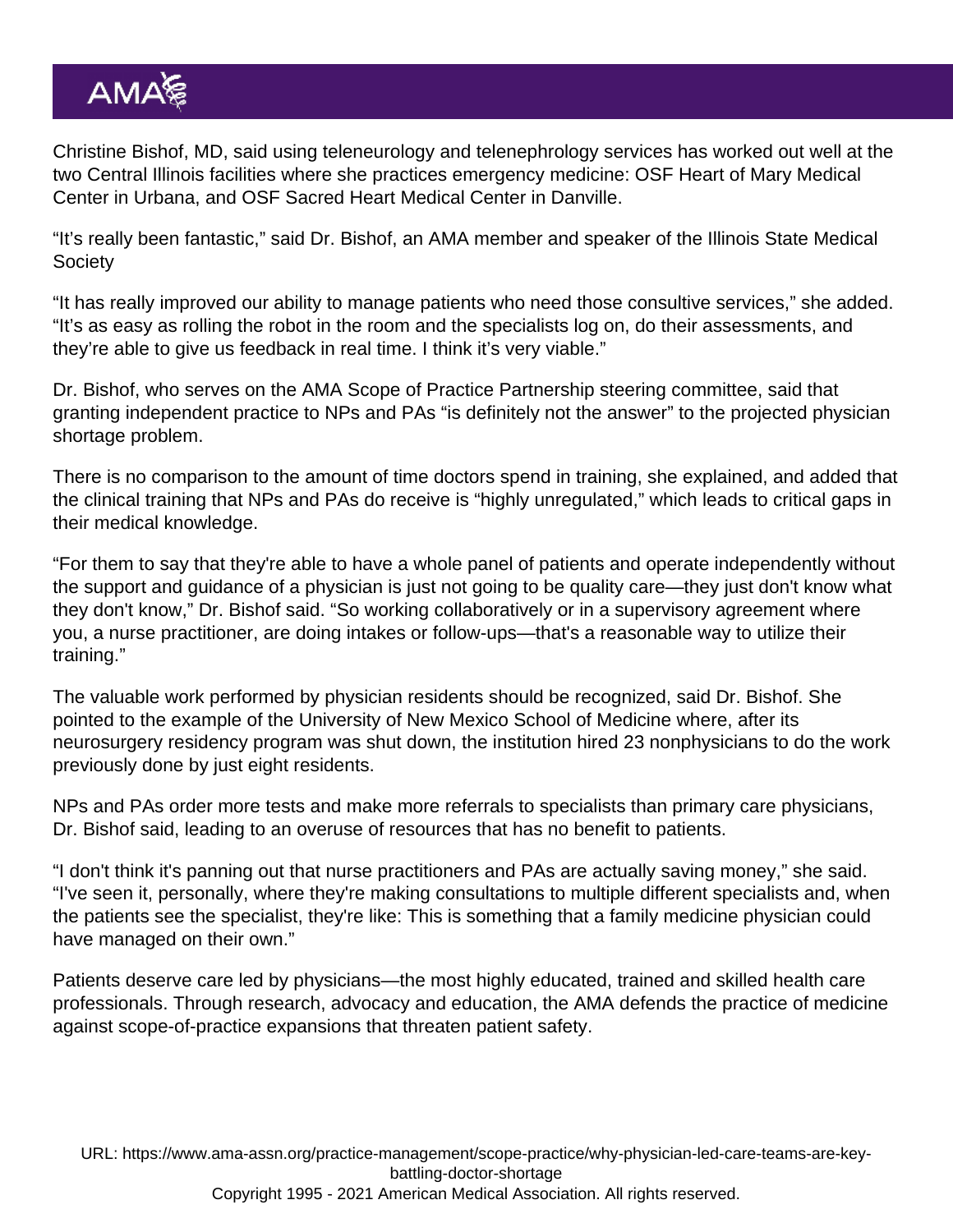# How nonphysician costs add up

A vivid example of this was recently documented in a study entitled "[Targeting Value-based Care with](https://ejournal.msmaonline.com/publication/?m=63060&i=735364&p=20&ver=html5) [Physician-led Care Teams"](https://ejournal.msmaonline.com/publication/?m=63060&i=735364&p=20&ver=html5) that was published in the Journal of the Mississippi State Medical Association.

Physicians at South Mississippi's Hattiesburg Clinic examined their accountable care organization (ACO) cost data they received from the Centers for Medicare & Medicaid Services (CMS), and they discovered that the care provided by nonphysician clinicians working on their own patient panels was more expensive than care delivered by doctors.

A private multispecialty clinic with more than 300 physicians, Hattiesburg Clinic is a member of the [AMA Health System Program.](https://www.ama-assn.org/amaone/ama-health-system-engagement-program)

The 2017–2019 CMS cost data on Medicare patients without end-stage renal disease and who were not in a nursing home showed that per-member, per-month spending was \$43 higher for patients whose primary health professional was a nonphysician instead of a doctor. This could translate to \$10.3 million more in spending annually if all patients were treated by nonphysicians, according to the study. When risk-adjusted for patient complexity, the difference was \$119 per member, per month, or \$28.5 million annually.

The higher cost was traced to a combination of several factors that included more ordering of tests, more referrals to specialists, and more emergency department use.

Read more about the lessons learned by Hattiesburg Clinic physician leaders in this news article, " [Amid doctor shortage, NPs and PAs seemed like a fix. Data's in: Nope.](https://www.ama-assn.org/practice-management/scope-practice/amid-doctor-shortage-nps-and-pas-seemed-fix-data-s-nope)"

Patients need to know the differences in education and training among physicians, physician assistants and nurse practitioners, said Dr. Bishof, of the Illinois State Medical Society.

"That is definitely an issue because a lot of patients don't even realize that they're seeing someone who's not a physician," she said. "They go in, make their appointments, and they think everybody in a white coat is a doctor. They have no idea."

#### Who holds the stethoscope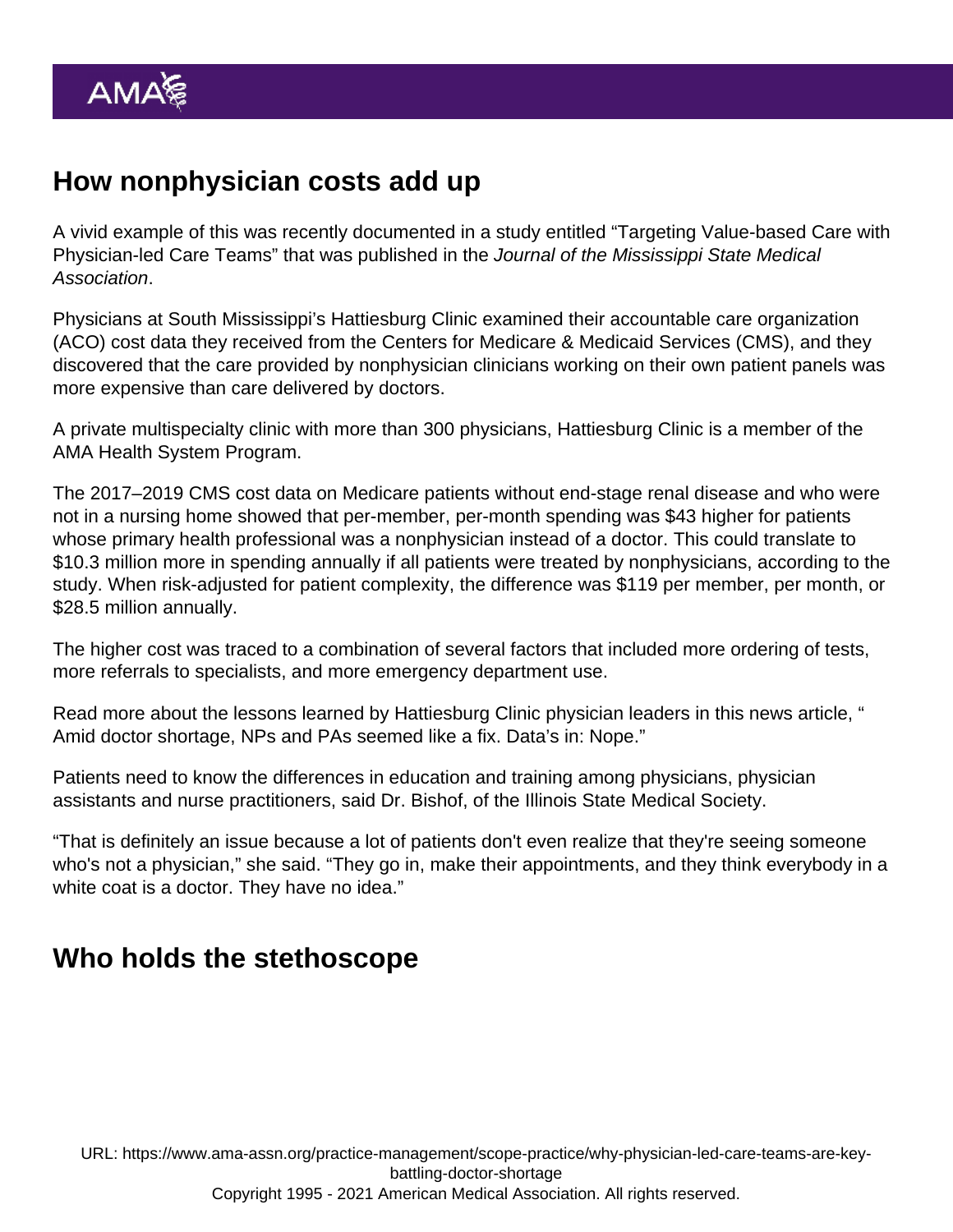#### Elizabeth Struble, MD

Legislation recently enacted in Indiana will precisely address the truthful identification of who is at the other end of the stethoscope or, increasingly nowadays, on the other side of the telehealth consult screen. Meanwhile, Hoosier policymakers also are thoughtfully undertaking both short- and longerterm approaches to boost the state's doctor workforce.

Indiana State Medical Association (ISMA) President Elizabeth Struble, MD, is a family physician in North Manchester, which tallies fewer than 7,000 residents.

"I'm a small-town family doc, so I know that a big challenge we have is that we lack a lot of rural primary care," said Dr. Struble, an AMA member. "The argument is that we're not filling that with physicians. We need to have more primary care, so let's fill it with other nonphysician types of professionals."

Indiana has chosen a different direction. Keeping the [medical liability environment](https://www.ama-assn.org/practice-management/sustainability/state-medical-liability-reform) "well in hand" is one way to address shortages by making Indiana an attractive place to practice medicine, Dr. Struble said. Another strategy that has long- and short-term implications has been additional state funding for graduate medical education (GME).

Indiana was losing 133 graduating medical students who went elsewhere for their residency training. This led to the creation of a state GME Board in 2015, which has since added more than 330 residency slots.. Last April, the state appropriated \$4 million for GME in fiscal year 2022 and \$5 million for fiscal year 2023.

In the long term, this could help ease the state's physician shortage since many new doctors tend to start their careers near where they trained. In the short term, the new residents have already provided 176,000 hours of primary care since the creation of the GME Board, according to the Indiana Physician Coalition.